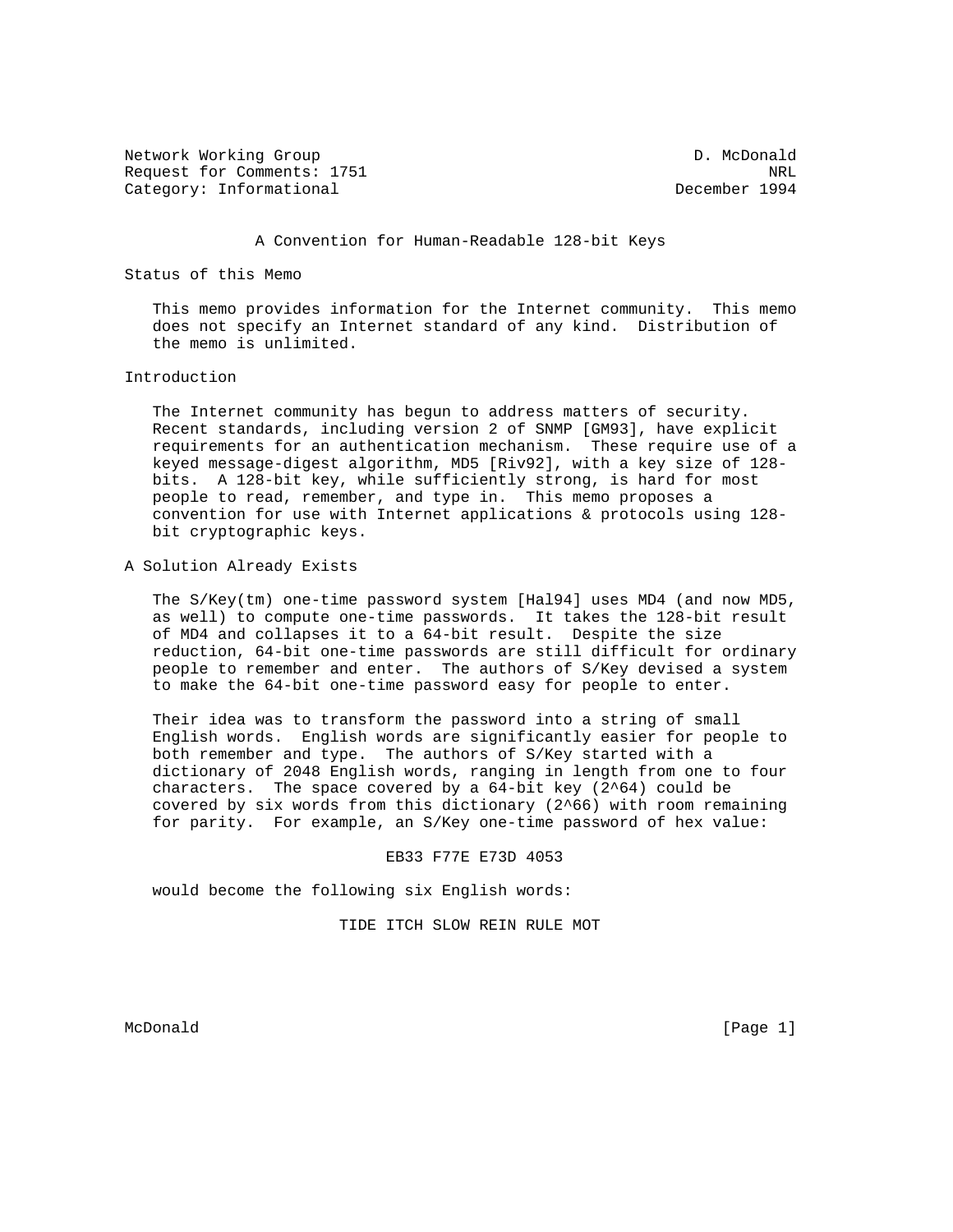Because of the need for interoperability, it is undesirable to have different dictionaries for different languages. Also, the current dictionary only uses characters from the invariant portion of ISO- 646. Finally, there is an installed base of users and applications with this dictionary.

## The Proposal

 The code (see Appendix A) which S/Key uses to convert 64-bit numbers to six English words contains two primitives which perform conversions either way. The primitive btoe(char \*engout, char \*c) takes a 64-bit quantity referenced by c and places English words in the string referenced by engout. The primitive etob(char \*out,char \*e) performs the opposite with an input string of English words referenced by e, and by placing the 64-bit result into the buffer referenced by out.

 The aforementioned primitives can be applied to both halves of a 128-bit key, or both halves of a string of twelve English words. Two new primitives (see Appendix B), key2eng(char \*engout,char \*key) and eng2key(char \*keyout,char \*eng) serve as wrappers which call the S/Key primitives twice, once for each half of the 128-bit key or string of twelve words.

For example, the 128-bit key of:

CCAC 2AED 5910 56BE 4F90 FD44 1C53 4766

would become

RASH BUSH MILK LOOK BAD BRIM AVID GAFF BAIT ROT POD LOVE

Likewise, a user should be able to type in

TROD MUTE TAIL WARM CHAR KONG HAAG CITY BORE O TEAL AWL

as a key, and the machine should make the translation to:

EFF8 1F9B FBC6 5350 920C DD74 16DE 8009

 If this proposal is to work, it is critical that the dictionary of English words does not change with different implementations. A freely redistributable reference implementation is given in Appendices A and B.

McDonald [Page 2]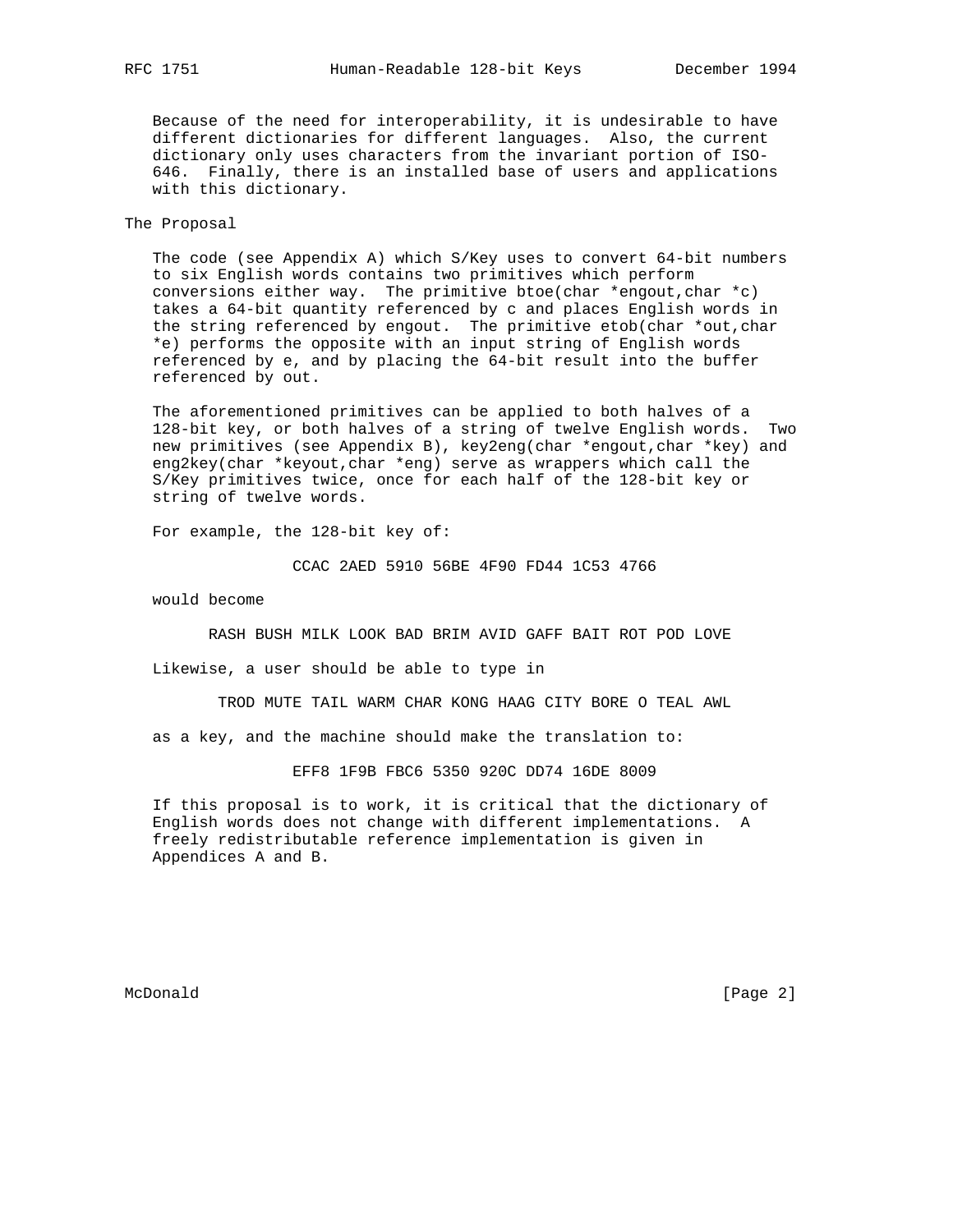## Security Considerations

 This document recommends a method of representing 128-bit keys using strings of English words. Since the strings of English words are easy to remember, people may potentially construct easy-to-guess strings of English words. With easy-to-guess strings comes the possibility of a sentential equivalent of a dictionary attack. In order to maximize the strength of any authentication mechanism that uses 128-bit keys, the keys must be sufficiently obscure. In particular, people should avoid the temptation to devise sentences.

## Acknowledgements

S/Key is a registered trademark of Bell Communications Research.

 Thanks to Randall Atkinson for the bulk of the security considerations section, and for general advice. Thanks to Phil Karn and Neil Haller for producing the S/Key one-time password system, which inspired this document.

#### References

 [GM93] Galvin, J. and K. McCloghrie, "Security Protocols for version 2 of the Simple Network Management Protocol (SNMPv2)", RFC 1446, Trusted Information Systems, Hughes LAN Systems, April 1993.

[Hal94] Haller, N., "The S/Key(tm) One-Time Password System", Proceedings of the Symposium on Network & Distributed Systems Security, Internet Society, San Diego, February 1994.

 [Riv92] Rivest, R., "The MD5 Message-Digest Algorithm", RFC 1321, MIT Laboratory for Computer Science and RSA Data Security, Inc., April 1992.

Author's Address

 Daniel L. McDonald United States Naval Research Laboratory Code 5544 4555 Overlook Ave. SW Washington, DC 20375

 Phone: (202) 404-7122 EMail: danmcd@itd.nrl.navy.mil

McDonald [Page 3]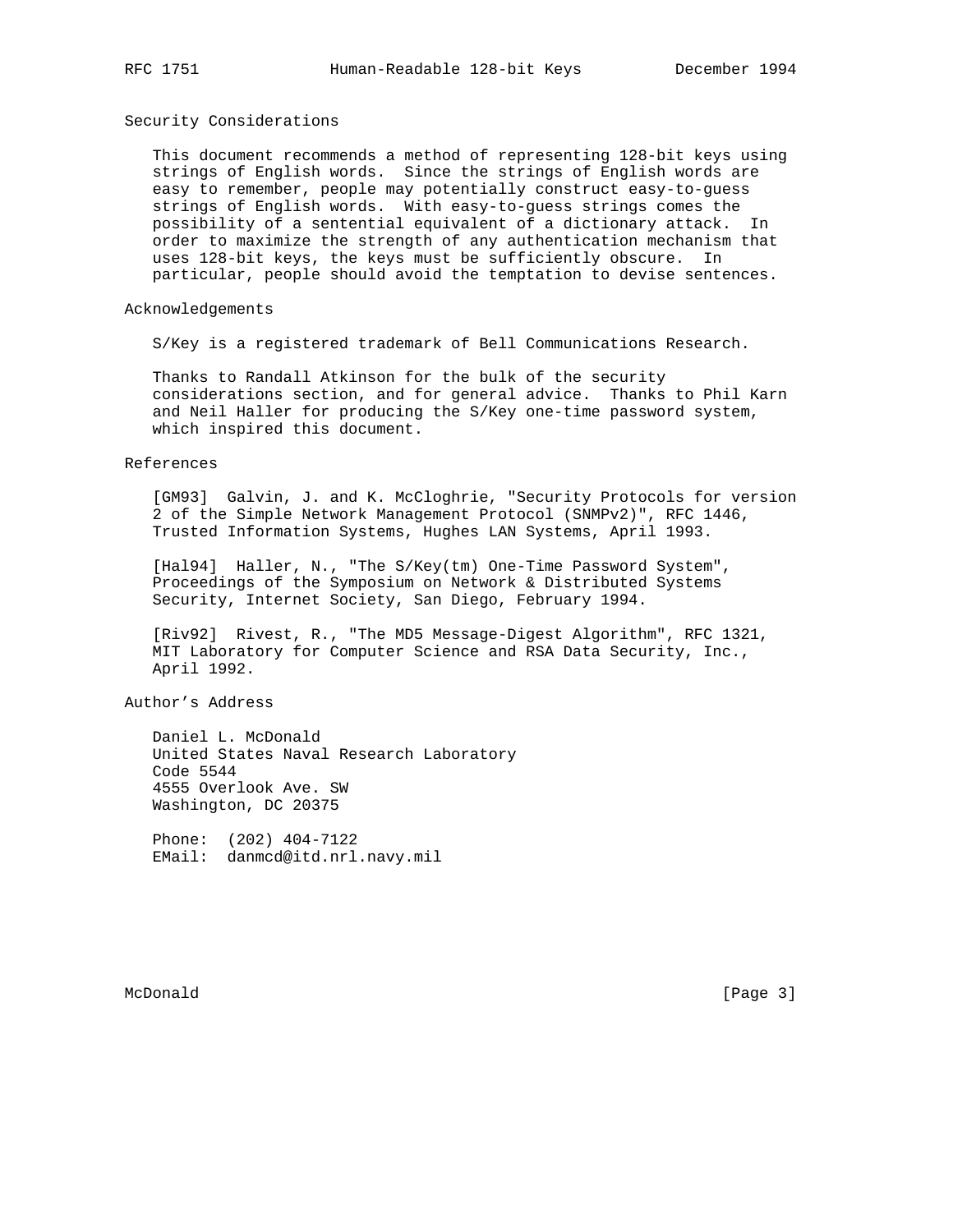Appendix A - Source for S/Key 8-bytes to/from Words Routines (put.c) /\* This code originally appeared in the source for S/Key(TM), \* available in the directory \* ftp://thumper.bellcore.com/pub/nmh \* \* It has been modified only to remove explicit S/Key(TM) references. \*/ #include <stdio.h> #include <string.h> #include <assert.h> #include <ctype.h> #ifdef \_\_STDC\_\_ #define \_\_ARGS(x) x #else #define \_\_ARGS(x) () #endif static unsigned long extract \_\_ARGS((char \*s,int start,int length)); static void standard ARGS((char \*word)); static void insert \_\_ARGS((char \*s, int x, int start, int length)); static int wsrch \_\_ARGS((char \*w,int low,int high)); /\* Dictionary for integer-word translations \*/ char Wp[2048][4] = { "A", "ABE", "ACE", "ACT", "AD", "ADA", "ADD", "AGO", "AID", "AIM", "AIR", "ALL", "ALP", "AM", "AMY", "AN", "ANA", "AND", "ANN", "ANT", "ANY", "APE", "APS", "APT", "ARC", "ARE", "ARK", "ARM", "ART", "AS", "ASH", "ASK", "AT", "ATE", "AUG", "AUK", "AVE", "AWE", "AWK", "AWL", "AWN", "AX", "AYE", "BAD", "BAG", "BAH", "BAM", "BAN", "BAR", "BAT", "BAY", "BE", "BED", "BEE", "BEG", "BEN", "BET", "BEY", "BIB", "BID", "BIG", "BIN", "BIT", "BOB", "BOG", "BON", "BOO", "BOP", "BOW", "BOY", "BUB", "BUD", "BUG", "BUM", "BUN", "BUS", "BUT", "BUY", "BY", "BYE", "CAB", "CAL", "CAM", "CAN", "CAP", "CAR", "CAT", "CAW", "COD", "COG", "COL", "CON", "COO", "COP", "COT", "COW", "COY", "CRY", "CUB", "CUE", "CUP", "CUR", "CUT", "DAB", "DAD", "DAM", "DAN", "DAR", "DAY", "DEE", "DEL", "DEN", "DES", "DEW", "DID", "DIE", "DIG", "DIN", "DIP", "DO", "DOE", "DOG", "DON", "DOT", "DOW", "DRY", "DUB", "DUD", "DUE", "DUG", "DUN", "EAR", "EAT", "ED", "EEL", "EGG", "EGO", "ELI", "ELK", "ELM", "ELY", "EM", "END", "EST", "ETC", "EVA", "EVE", "EWE", "EYE", "FAD", "FAN", "FAR", "FAT", "FAY", "FED", "FEE", "FEW", "FIB", "FIG", "FIN", "FIR", "FIT", "FLO", "FLY", "FOE", "FOG", "FOR", "FRY", "FUM", "FUN", "FUR", "GAB", "GAD", "GAG", "GAL", "GAM", "GAP", "GAS", "GAY", "GEE", "GEL", "GEM", "GET", "GIG", "GIL", "GIN", "GO", "GOT", "GUM", "GUN", "GUS", "GUT", "GUY", "GYM", "GYP", "HA", "HAD", "HAL", "HAM", "HAN", "HAP", "HAS", "HAT", "HAW", "HAY", "HE", "HEM", "HEN", "HER", "HEW", "HEY", "HI", "HID", "HIM", "HIP", "HIS", "HIT",

McDonald [Page 4]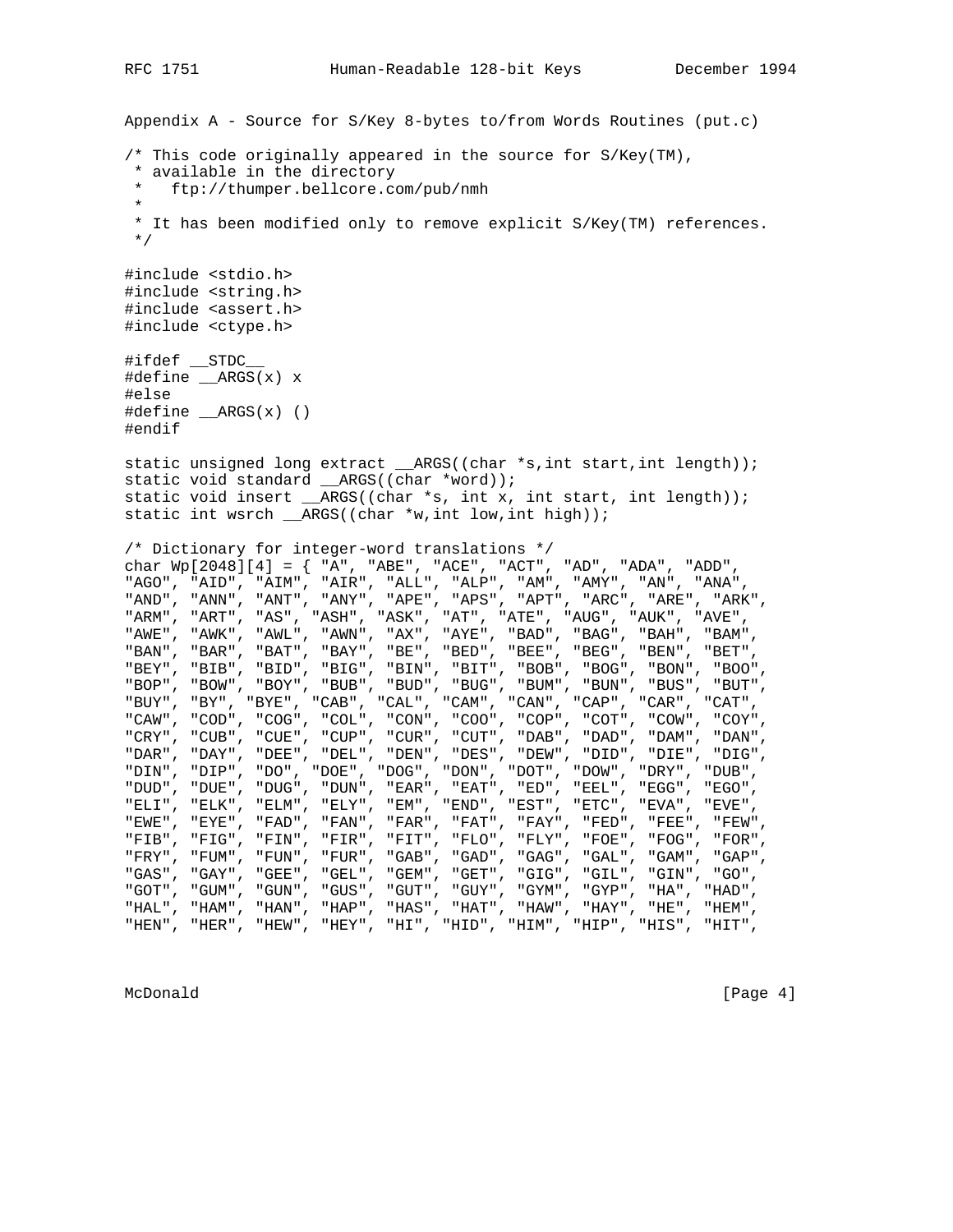| "HO" ,     |                                                                      |         |                      |         |                         |                                                               |         |            | "HOB", "HOC", "HOE", "HOG", "HOP", "HOT", "HOW", "HUB", "HUE",           |
|------------|----------------------------------------------------------------------|---------|----------------------|---------|-------------------------|---------------------------------------------------------------|---------|------------|--------------------------------------------------------------------------|
|            | "HUG", "HUH", "HUM", "HUT", "I", "ICY", "IDA", "IF", "IKE", "ILL",   |         |                      |         |                         |                                                               |         |            |                                                                          |
|            |                                                                      |         |                      |         |                         |                                                               |         |            | "INK", "INN", "IO", "ION", "IQ", "IRA", "IRE", "IRK", "IS", "IT", "ITS", |
|            |                                                                      |         |                      |         |                         |                                                               |         |            | "IVY", "JAB", "JAG", "JAM", "JAN", "JAR", "JAW", "JAY", "JET", "JIG",    |
| "JIM",     |                                                                      |         |                      |         |                         |                                                               |         |            | "JO", "JOB", "JOE", "JOG", "JOT", "JOY", "JUG", "JUT", "KAY",            |
| "KEG",     |                                                                      |         |                      |         |                         |                                                               |         |            | "KEN", "KEY", "KID", "KIM", "KIN", "KIT", "LA", "LAB", "LAC",            |
| "LAD",     | "LAG",                                                               |         | "LAM", "LAP", "LAW", |         |                         |                                                               |         |            | "LAY", "LEA", "LED", "LEE", "LEG",                                       |
| " $LEN"$ , | "LEO",                                                               |         | "LET", "LEW", "LID", |         |                         |                                                               |         |            | "LIE", "LIN", "LIP", "LIT", "LO",                                        |
|            |                                                                      |         |                      |         |                         |                                                               |         |            | "LOB", "LOG", "LOP", "LOS", "LOT", "LOU", "LOW", "LOY", "LUG", "LYE",    |
|            |                                                                      |         |                      |         |                         |                                                               |         |            | "MA", "MAC", "MAD", "MAE", "MAN", "MAO", "MAP", "MAT", "MAW", "MAY",     |
|            |                                                                      |         |                      |         |                         |                                                               |         |            | "ME", "MEG", "MEL", "MEN", "MET", "MEW", "MID", "MIN", "MIT", "MOB",     |
|            |                                                                      |         |                      |         |                         |                                                               |         |            | "MOD", "MOE", "MOO", "MOP", "MOS", "MOT", "MOW", "MUD", "MUG", "MUM",    |
| "MY",      |                                                                      |         |                      |         |                         | "NAB", "NAG", "NAN", "NAP", "NAT", "NAY", "NE", "NED", "NEE", |         |            |                                                                          |
|            | "NET", "NEW", "NIB", "NIL", "NIP", "NIT", "NO", "NOB", "NOD", "NON", |         |                      |         |                         |                                                               |         |            |                                                                          |
|            | "NOR", "NOT", "NOV", "NOW", "NU", "NUN", "NUT", "O", "OAF", "OAK",   |         |                      |         |                         |                                                               |         |            |                                                                          |
|            | "OAR", "OAT", "ODD", "ODE", "OF", "OFF", "OFT", "OH", "OIL", "OK",   |         |                      |         |                         |                                                               |         |            |                                                                          |
| "OLD",     |                                                                      |         |                      |         |                         | "ON", "ONE", "OR", "ORB", "ORE", "ORR", "OS", "OTT", "OUR",   |         |            |                                                                          |
|            | "OUT", "OVA", "OW", "OWE", "OWL", "OWN", "OX", "PA", "PAD", "PAL",   |         |                      |         |                         |                                                               |         |            |                                                                          |
| "PAM",     |                                                                      |         |                      |         |                         |                                                               |         |            | "PAN", "PAP", "PAR", "PAT", "PAW", "PAY", "PEA", "PEG", "PEN",           |
| $"PEP"$ ,  |                                                                      |         |                      |         |                         |                                                               |         |            | "PER", "PET", "PEW", "PHI", "PI", "PIE", "PIN", "PIT", "PLY",            |
|            |                                                                      |         |                      |         |                         |                                                               |         |            | "PO", "POD", "POE", "POP", "POT", "POW", "PRO", "PRY", "PUB", "PUG",     |
|            |                                                                      |         |                      |         |                         |                                                               |         |            | "PUN", "PUP", "PUT", "QUO", "RAG", "RAM", "RAN", "RAP", "RAT", "RAW",    |
|            |                                                                      |         |                      |         |                         |                                                               |         |            | "RAY", "REB", "RED", "REP", "RET", "RIB", "RID", "RIG", "RIM", "RIO",    |
| "RIP",     | "ROB",                                                               |         | "ROD", "ROE",        | "RON",  |                         | "ROT", "ROW", "ROY", "RUB",                                   |         |            | "RUE",                                                                   |
| "RUG",     | "RUM",                                                               |         | "RUN", "RYE", "SAC", |         |                         | "SAD", "SAG", "SAL", "SAM",                                   |         |            | "SAN",                                                                   |
| "SAP",     | "SAT",                                                               |         |                      |         |                         | "SAW", "SAY", "SEA", "SEC", "SEE", "SEN", "SET",              |         |            | "SEW",                                                                   |
|            | "SHE", "SHY", "SIN", "SIP", "SIR", "SIS", "SIT", "SKI", "SKY",       |         |                      |         |                         |                                                               |         |            | "SLY",                                                                   |
|            |                                                                      |         |                      |         |                         |                                                               |         |            | "SO", "SOB", "SOD", "SON", "SOP", "SOW", "SOY", "SPA", "SPY", "SUB",     |
|            |                                                                      |         |                      |         |                         |                                                               |         |            | "SUD", "SUE", "SUM", "SUN", "SUP", "TAB", "TAD", "TAG", "TAN", "TAP",    |
| "TAR",     | "TEA",                                                               |         |                      |         |                         |                                                               |         |            | "TED", "TEE", "TEN", "THE", "THY", "TIC", "TIE", "TIM",                  |
| "TIN",     | "TIP",                                                               |         |                      |         |                         |                                                               |         |            | "TO", "TOE", "TOG", "TOM", "TON", "TOO", "TOP", "TOW",                   |
| "TOY",     | "TRY",                                                               |         |                      |         |                         | "TUB", "TUG", "TUM", "TUN", "TWO", "UN", "UP", "US",          |         |            |                                                                          |
| "USE",     |                                                                      |         |                      |         |                         |                                                               |         |            | "VAN", "VAT", "VET", "VIE", "WAD", "WAG", "WAR", "WAS", "WAY",           |
|            |                                                                      |         |                      |         |                         |                                                               |         |            | "WE", "WEB", "WED", "WEE", "WET", "WHO", "WHY", "WIN", "WIT", "WOK",     |
|            | "WON", "WOO", "WOW", "WRY", "WU", "YAM", "YAP", "YAW", "YE", "YEA",  |         |                      |         |                         |                                                               |         |            |                                                                          |
|            | "YES", "YET", "YOU", "ABED", "ABEL", "ABET", "ABLE", "ABUT", "ACHE", |         |                      |         |                         |                                                               |         |            |                                                                          |
|            |                                                                      |         |                      |         |                         |                                                               |         |            | "ACID", "ACME", "ACRE", "ACTA", "ACTS", "ADAM", "ADDS", "ADEN", "AFAR",  |
| "AFRO",    |                                                                      |         |                      |         |                         |                                                               |         |            | "AGEE", "AHEM", "AHOY", "AIDA", "AIDE", "AIDS", "AIRY", "AJAR",          |
|            |                                                                      |         |                      |         |                         |                                                               |         |            | "AKIN", "ALAN", "ALEC", "ALGA", "ALIA", "ALLY", "ALMA", "ALOE", "ALSO",  |
|            |                                                                      |         |                      |         |                         |                                                               |         |            | "ALTO", "ALUM", "ALVA", "AMEN", "AMES", "AMID", "AMMO", "AMOK", "AMOS",  |
| "AMRA",    | "ANDY",                                                              |         |                      |         | "ANEW", "ANNA", "ANNE", | "ANTE", "ANTI", "AQUA",                                       |         |            | "ARAB"                                                                   |
| "ARCH",    | "AREA",                                                              |         | "ARGO",              | "ARID", | "ARMY",                 | "ARTS",                                                       | "ARTY", | "ASIA",    | "ASKS",                                                                  |
| "ATOM",    | "AUNT",                                                              | "AURA", |                      | "AUTO", | "AVER",                 | "AVID",                                                       | "AVIS", | "AVON",    | "AVOW",                                                                  |
| "AWAY",    | "AWRY",                                                              | "BABE", |                      | "BABY", | "BACH",                 | "BACK",                                                       | "BADE", | "BAIL",    | "BAIT",                                                                  |
| "BAKE",    | "BALD",                                                              | "BALE", |                      | "BALI", | "BALK",                 | "BALL",                                                       | "BALM", | "BAND",    | "BANE",                                                                  |
| "BANG",    | "BANK",                                                              | "BARB", |                      | "BARD", | "BARE",                 | "BARK",                                                       | "BARN", | "BARR",    | "BASE",                                                                  |
| "BASH",    | "BASK",                                                              | "BASS", |                      | "BATE", | "BATH",                 | "BAWD",                                                       | "BAWL", | $"BEAD"$ , | "BEAK",                                                                  |
| $"BEAM"$ , | "BEAN",                                                              | "BEAR", |                      | "BEAT", | "BEAU",                 | "BECK",                                                       | "BEEF", | "BEEN",    | "BEER",                                                                  |

McDonald [Page 5]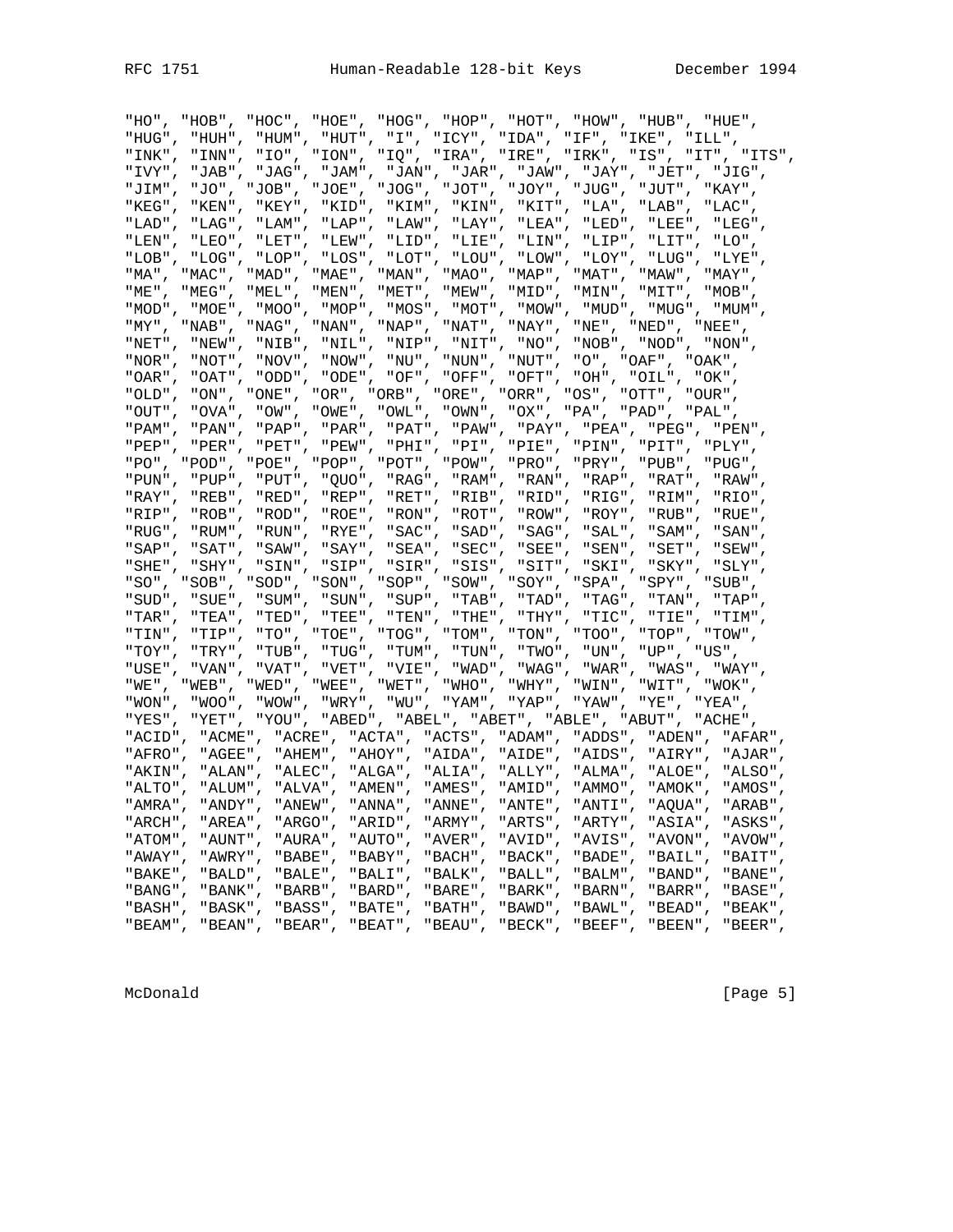McDonald

| "BEET",    | "BELA",    | "BELL",    | "BELT",    | "BEND",    | "BENT",    | "BERG",    | $"BERN"$ , | "BERT",    |
|------------|------------|------------|------------|------------|------------|------------|------------|------------|
| "BESS",    | "BEST",    | "BETA",    | "BETH",    | "BHOY",    | "BIAS",    | "BIDE",    | "BIEN",    | "BILE",    |
| "BILK",    | "BILL",    | "BIND",    | "BING",    | "BIRD",    | "BITE",    | "BITS",    | "BLAB",    | "BLAT",    |
| "BLED",    | "BLEW",    | "BLOB",    | "BLOC",    | "BLOT",    | "BLOW",    | "BLUE",    | "BLUM",    | "BLUR",    |
| "BOAR",    | "BOAT",    | "BOCA",    | "BOCK",    | "BODE",    | "BODY",    | "BOGY",    | "BOHR",    | "BOIL",    |
| " BOLD " 」 | "BOLO",    | "BOLT",    | "BOMB",    | , "BONA" " | , "BOND" " | "BONE",    | "BONG",    | "BONN",    |
| " BONY "   | " BOOK "   | "BOOM" ,   | , "BOON" " | " BOOT "   | "BORE" ,   | , "BORG" " | , "BORN" " | "BOSE",    |
| "BOSS"     | "BOTH",    | "BOUT",    | "BOWL",    | "BOYD".    | , "BRAD" " | " BRAE " , | "BRAG",    | " BRAN "   |
| " BRAY "   | "BRED",    | "BREW",    | "BRIG",    | "BRIM",    | , "BROW" " | "BUCK",    | , "BUDD".  | "BUFF",    |
| "BULB",    | "BULK",    | "BULL",    | "BUNK",    | "BUNT",    | "BUOY",    | "BURG",    | "BURL",    | , "BURN" " |
| "BURR",    | "BURT",    | "BURY",    | "BUSH",    | "BUSS",    | "BUST",    | "BUSY",    | "BYTE",    | "CADY",    |
| "CAFE",    | " CAGE " , | "CAIN",    | "CAKE",    | "CALF",    | "CALL",    | "CALM",    | " CAME ".  | "CANE",    |
| " CANT "   | " CARD " . | "CARE",    | "CARL",    | "CARR",    | "CART"     | " CASE " , | "CASH",    | "CASK",    |
| "CAST"     | "CAVE",    | "CEIL",    | "CELL",    | "CENT",    | "CERN",    | " CHAD" ,  | "CHAR",    | " CHAT" ,  |
| " CHAW " . | "CHEF"     | "CHEN",    | " CHEW" ,  | "CHIC",    | "CHIN",    | " CHOU" ,  | "CHOW",    | " CHUB " , |
| "CHUG",    | " CHUM" ,  | "CITE",    | "CITY",    | "CLAD",    | "CLAM",    | " CLAN" ,  | "CLAW",    | "CLAY",    |
| "CLOD",    | "CLOG",    | "CLOT",    | "CLUB",    | "CLUE",    | "COAL",    | "COAT",    | "COCA",    | "COCK",    |
| "COCO",    | "CODA",    | " CODE" ,  | "CODY",    | "COED",    | "COIL",    | "COIN",    | "COKE",    | "COLA",    |
| " COLD "   | "COLT"     | "COMA",    | "COMB",    | " COME " . | " COOK " , | " COOL " , | " COON" ,  | "COOT",    |
| " CORD " . | "CORE",    | "CORK",    | "CORN",    | "COST",    | "COVE",    | "COWL",    | $"CRAB"$ , | "CRAG"     |
| " CRAM" ,  | "CRAY"     | "CREW",    | "CRIB".    | "CROW",    | " CRUD" ,  | "CUBA",    | "CUBE",    | "CUFF",    |
| "CULL",    | "CULT",    | "CUNY".    | "CURB",    | "CURD",    | " CURE " , | "CURL",    | "CURT",    | "CUTS",    |
| "DADE",    | "DALE",    | "DAME",    | "DANA",    | "DANE",    | "DANG",    | "DANK",    | "DARE",    | "DARK",    |
| "DARN",    | "DART",    | "DASH",    | "DATA",    | "DATE",    | "DAVE",    | "DAVY",    | "DAWN",    | "DAYS",    |
| " DEAD " , | "DEAF"     | "DEAL",    | "DEAN".    | , "DEAR" " | "DEBT"     | " DECK " , | "DEED",    | "DEEM",    |
| "DEER",    | "DEFT",    | "DEFY",    | "DELL",    | "DENT",    | "DENY"     | "DESK",    | "DIAL",    | "DICE",    |
| "DIED".    | "DIET",    | "DIME",    | , "DINE" " | "DING",    | , "DINT" " | "DIRE",    | "DIRT",    | "DISC",    |
| "DISH",    | "DISK",    | "DIVE",    | , "DOCK" " | "DOES",    | , "DOLE" " | "DOLL",    | "DOLT",    | "DOME",    |
| "DONE",    | "DOOM",    | " DOOR " , | "DORA",    | "DOSE",    | "DOTE",    | "DOUG",    | "DOUR",    | "DOVE",    |
| " DOWN " 」 | , "DRAB" " | "DRAG",    | "DRAM",    | , "DRAW" " | , "DREW" " | "DRUB",    | "DRUG",    | "DRUM",    |
| " DUAL "   | "DUCK".    | "DUCT",    | , "DUEL" " | "DUET"     | , "DUKE" " | , "DULL" " | "DUMB",    | , "DUNE" " |
| " DUNK " , | "DUSK",    | "DUST",    | "DUTY",    | "EACH",    | "EARL",    | "EARN",    | "EASE",    | "EAST",    |
| "EASY".    | "EBEN",    | "ECHO",    | "EDDY",    | "EDEN",    | "EDGE",    | "EDGY",    | "EDIT",    | " EDNA "   |
| " EGAN" ,  | "ELAN",    | "ELBA",    | "ELLA",    | "ELSE",    | "EMIL",    | "EMIT",    | "EMMA",    | "ENDS",    |
| "ERIC",    | "EROS",    | "EVEN",    | "EVER",    | "EVIL",    | "EYED",    | "FACE",    | "FACT",    | "FADE",    |
| "FAIL",    | "FAIN",    | "FAIR",    | "FAKE",    | "FALL",    | "FAME",    | "FANG",    | "FARM",    | "FAST",    |
| " FATE "   | " FAWN" .  | "FEAR",    | "FEAT",    | "FEED",    | "FEEL",    | "FEET".    | "FELL",    | "FELT",    |
| "FEND",    | "FERN",    | "FEST",    | "FEUD",    | "FIEF",    | "FIGS",    | "FILE",    | "FILL",    | "FILM",    |
| "FIND",    | "FINE",    | "FINK",    | "FIRE",    | "FIRM",    | "FISH",    | "FISK",    | "FIST",    | "FITS",    |
| "FIVE",    | "FLAG",    | "FLAK",    | "FLAM",    | "FLAT",    | "FLAW",    | "FLEA",    | "FLED",    | "FLEW",    |
| "FLIT",    | "FLOC",    | "FLOG",    | "FLOW",    | "FLUB",    | "FLUE",    | "FOAL",    | "FOAM",    | "FOGY",    |
| "FOIL",    | "FOLD",    | "FOLK",    | "FOND",    | "FONT",    | "FOOD",    | "FOOL",    | "FOOT",    | "FORD",    |
| "FORE",    | "FORK",    | "FORM",    | "FORT",    | "FOSS",    | "FOUL",    | "FOUR",    | "FOWL",    | "FRAU",    |
| "FRAY",    | "FRED",    | $"$ FREE", | "FRET",    | "FREY",    | "FROG",    | "FROM",    | "FUEL",    | "FULL",    |
| "FUME",    | "FUND",    | " FUNK " , | "FURY",    | "FUSE",    | "FUSS",    | "GAFF",    | "GAGE",    | "GAIL",    |
| "GAIN",    | "GAIT",    | "GALA",    | "GALE",    | "GALL",    | "GALT",    | "GAME",    | "GANG",    | "GARB",    |
| "GARY",    | "GASH",    | "GATE",    | "GAUL",    | "GAUR",    | "GAVE",    | "GAWK",    | "GEAR",    | "GELD",    |
| "GENE",    | "GENT",    | "GERM",    | "GETS",    | "GIBE",    | "GIFT",    | "GILD",    | "GILL",    | "GILT",    |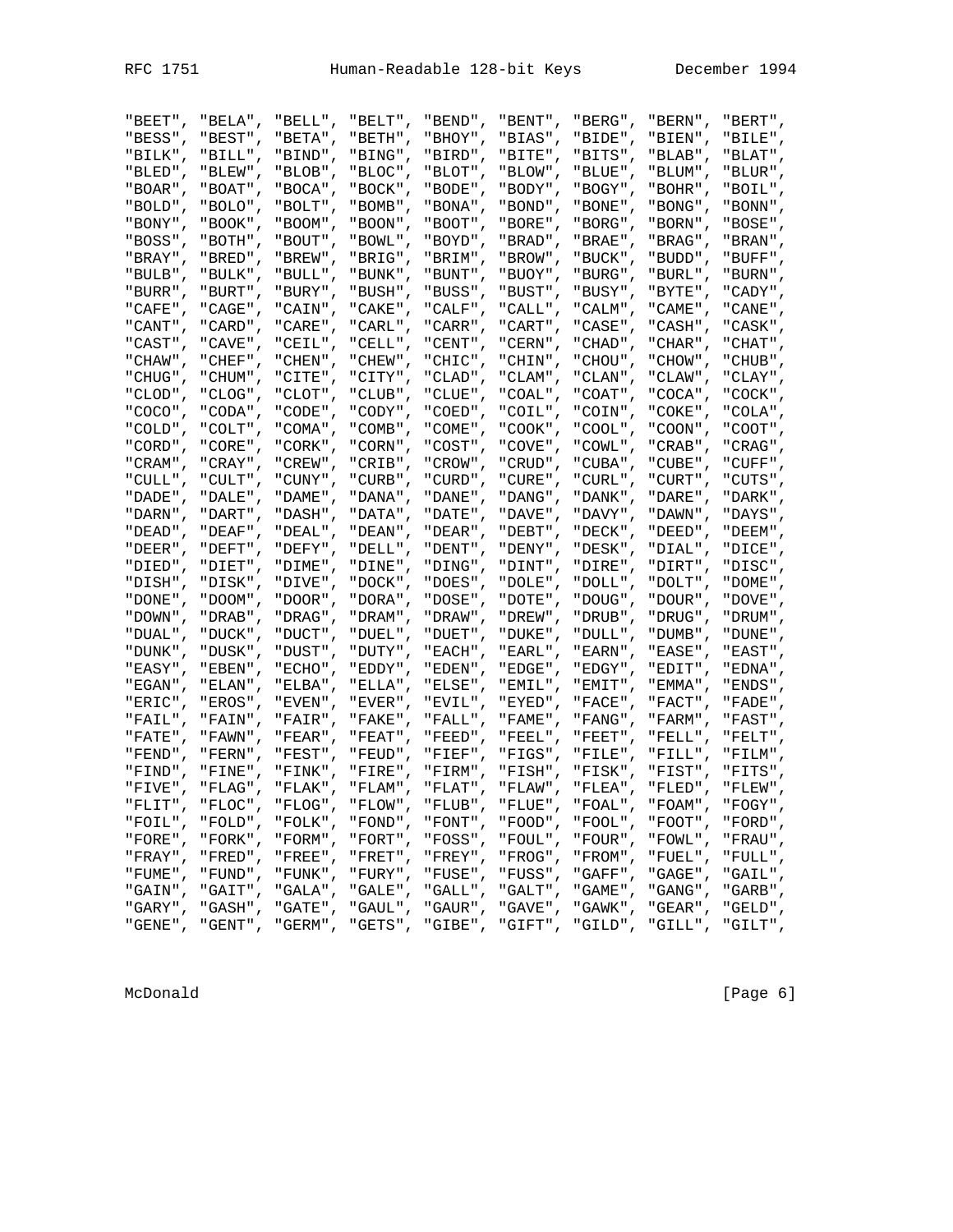| "GINA",     | "GIRD",    | "GIRL",  | "GIST",     | "GIVE",    | "GLAD",    | "GLEE",     | "GLEN",   | "GLIB".    |
|-------------|------------|----------|-------------|------------|------------|-------------|-----------|------------|
| "GLOB",     | "GLOM",    | "GLOW",  | "GLUE",     | "GLUM",    | "GLUT",    | "GOAD",     | "GOAL",   | "GOAT"     |
| " GOER " ,  | "GOES",    | "GOLD",  | "GOLF"      | " GONE " . | "GONG",    | "GOOD"      | "GOOF",   | "GORE" ,   |
| "GORY"      | "GOSH",    | "GOUT",  | "GOWN",     | " GRAB " , | , "GRAD" " | "GRAY",     | "GREG",   | "GREW"     |
| "GREY",     | "GRID",    | "GRIM",  | "GRIN",     | "GRIT",    | "GROW",    | "GRUB",     | "GULF",   | "GULL",    |
| "GUNK",     | "GURU",    | "GUSH",  | "GUST",     | "GWEN",    | "GWYN",    | "HAAG",     | "HAAS",   | "HACK",    |
| "HAIL",     | "HAIR",    | "HALE",  | "HALF",     | "HALL",    | "HALO",    | "HALT",     | "HAND",   | "HANG",    |
| , "HANK " " | "HANS",    | "HARD",  | "HARK",     | , "HARM" " | "HART",    | "HASH",     | "HAST",   | "HATE",    |
| "HATH",     | "HAUL",    | "HAVE",  | "HAWK",     | "HAYS",    | , "HEAD" " | "HEAL",     | "HEAR",   | "HEAT",    |
| "HEBE",     | "HECK",    | "HEED",  | $"HEEL"$ ,  | "HEFT",    | "HELD",    | "HELL",     | "HELM",   | "HERB" ,   |
| "HERD",     | "HERE",    | "HERO",  | "HERS",     | "HESS",    | "HEWN",    | "HICK",     | "HIDE",   | "HIGH",    |
| "HIKE",     | "HILL",    | "HILT",  | "HIND",     | "HINT",    | "HIRE",    | "HISS",     | "HIVE",   | "HOBO",    |
| , "HOCK" "  | "HOFF",    | "HOLD",  | "HOLE",     | "HOLM",    | "HOLT",    | "HOME",     | "HONE",   | " HONK " 」 |
| , "HOOD"    | , "HOOF" " | "HOOK",  | "HOOT",     | , "HORN" " | "HOSE",    | "HOST",     | "HOUR",   | , "HOVE" " |
| , "HOWE" "  | "HOWL",    | "HOYT",  | "HUCK",     | "HUED",    | "HUFF",    | "HUGE".     | "HUGH",   | " HUGO " 」 |
| " HULK " .  | "HULL",    | "HUNK",  | "HUNT",     | , "HURD" " | " HURL " 」 | "HURT",     | "HUSH",   | " HYDE "   |
| "HYMN",     | "IBIS",    | "ICON",  | "IDEA",     | "IDLE",    | "IFFY",    | "INCA",     | " INCH" , | " INTO" ,  |
| "IONS",     | "IOTA",    | "IOWA",  | "IRIS",     | "IRMA",    | " IRON" ,  | "ISLE",     | "ITCH",   | "ITEM",    |
| " IVAN" ,   | "JACK",    | "JADE",  | "JAIL",     | "JAKE",    | "JANE",    | "JAVA",     | "JEAN",   | "JEFF",    |
| "JERK",     | "JESS",    | "JEST",  | "JIBE",     | "JILL",    | "JILT",    | "JIVE",     | "JOAN",   | "JOBS",    |
| " JOCK " .  | "JOEL",    | "JOEY",  | , "JOHN" "  | "JOIN".    | "JOKE",    | "JOLT"      | "JOVE",   | , "JUDD" " |
| "JUDE",     | "JUDO",    | "JUDY",  | " טעטע "    | "JUKE",    | "JULY",    | "JUNE",     | "JUNK",   | " JUNO " . |
| "JURY",     | "JUST",    | "JUTE",  | "KAHN",     | "KALE",    | " KANE " , | "KANT",     | "KARL",   | "KATE",    |
| "KEEL",     | "KEEN",    | "KENO",  | "KENT",     | "KERN",    | "KERR",    | "KEYS",     | "KICK",   | "KILL",    |
| "KIND",     | "KING",    | "KIRK",  | "KISS",     | "KITE",    | " KLAN" ,  | "KNEE",     | "KNEW",   | "KNIT",    |
| " KNOB " ,  | " KNOT" ,  | "KNOW",  | "KOCH",     | "KONG",    | "KUDO",    | "KURD",     | "KURT",   | "KYLE",    |
| "LACE",     | " LACK " , | "LACY",  | "LADY",     | , "LAID" " | "LAIN",    | "LAIR",     | "LAKE",   | , "LAMB" " |
| " LAME "    | "LAND",    | "LANE",  | "LANG",     | , "LARD" " | , "LARK" " | "LASS"      | "LAST",   | " LATE "   |
| " LAUD" ,   | "LAVA",    | "LAWN",  | "LAWS",     | "LAYS",    | "LEAD",    | " $LEAF"$ , | "LEAK",   | "LEAN",    |
| "LEAR",     | "LEEK",    | "LEER",  | "LEFT",     | "LEND",    | "LENS",    | "LENT",     | "LEON",   | "LESK",    |
| "LESS",     | "LEST",    | "LETS",  | " $LIAR"$ , | "LICE",    | "LICK",    | "LIED",     | "LIEN",   | "LIES",    |
| "LIEU",     | "LIFE",    | "LIFT",  | "LIKE",     | "LILA",    | "LILT",    | "LILY",     | "LIMA",   | "LIMB",    |
| "LIME",     | , "LIND" " | "LINE",  | "LINK",     | "LINT",    | , "LION" " | "LISA",     | "LIST",   | "LIVE",    |
| , "LOAD" "  | "LOAF",    | "LOAM",  | "LOAN",     | "LOCK",    | "LOFT",    | "LOGE",     | "LOIS",   | "LOLA"     |
| "LONE",     | "LONG",    | "LOOK",  | "LOON",     | "LOOT",    | , "LORD" " | "LORE",     | "LOSE",   | "LOSS",    |
| "LOST",     | "LOUD",    | "LOVE",  | "LOWE",     | "LUCK",    | "LUCY",    | "LUGE",     | "LUKE",   | "LULU",    |
| "LUND",     | "LUNG",    | "LURA",  | "LURE",     | "LURK",    | "LUSH",    | "LUST",     | "LYLE",   | "LYNN"     |
| " LYON" ,   | "LYRA",    | "MACE",  | "MADE",     | "MAGI",    | "MAID",    | , "MAIL"    | "MAIN",   | " MAKE " , |
| , "MALE" "  | "MALI",    | "MALL"   | "MALT"      | " MANA " . | " MANN " . | " MANY "    | "MARC",   | "MARE"     |
| " MARK "    | "MARS"     | "MART" , | , "MARY" "  | "MASH",    | "MASK"     | "MASS"      | "MAST",   | " MATE "   |
| " MATH "    | " MAUL "   | " MAYO " | " MEAD "    | " MEAL "   | " MEAN "   | " MEAT "    | " MEEK "  | " MEET "   |
| "MELD",     | "MELT",    | "MEMO",  | "MEND",     | "MENU",    | "MERT",    | "MESH",     | "MESS",   | "MICE",    |
| "MIKE",     | "MILD",    | "MILE",  | "MILK",     | , "NILL" " | "MILT",    | "MIMI",     | "MIND",   | "MINE",    |
| "MINI",     | "MINK",    | "MINT",  | "MIRE",     | "MISS",    | "MIST",    | "MITE",     | "MITT",   | "MOAN",    |
| , "MOAT" "  | "MOCK",    | "MODE",  | , "MOLD",   | "MOLE",    | "MOLL",    | "MOLT",     | "MONA",   | "MONK",    |
| "MONT"      | , "MOOD" " | "MOON",  | , "MOOR" "  | "MOOT",    | "MORE",    | , "MORN" "  | "MORT",   | "MOSS",    |
| "MOST",     | "MOTH",    | "MOVE",  | "MUCH",     | "MUCK",    | "MUDD",    | "MUFF",     | "MULE",   | "MULL",    |
| "MURK",     | "MUSH",    | "MUST",  | "MUTE",     | "MUTT",    | "MYRA",    | "MYTH",     | "NAGY",   | "NAIL",    |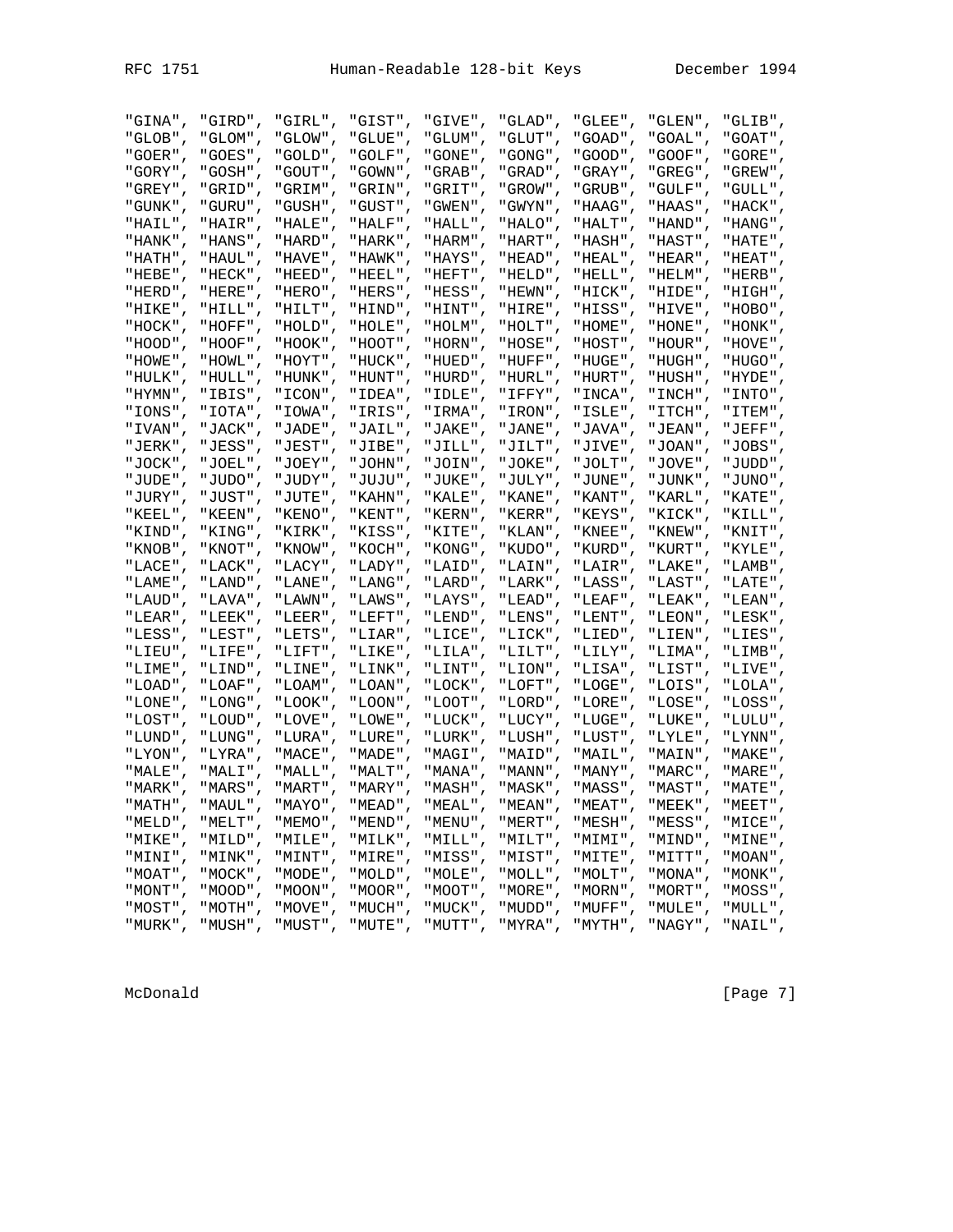| c<br>H<br>⊸ |
|-------------|
|-------------|

| "NAIR",    | "NAME",    | "NARY",      | "NASH",    | "NAVE",     | "NAVY",     | "NEAL",    | "NEAR",    | "NEAT",    |
|------------|------------|--------------|------------|-------------|-------------|------------|------------|------------|
| "NECK",    | "NEED",    | "NEIL",      | "NELL",    | "NEON",     | "NERO",     | "NESS",    | "NEST",    | "NEWS",    |
| "NEWT",    | "NIBS",    | "NICE",      | "NICK",    | , "NILE" "  | , "NINA"    | "NINE",    | "NOAH",    | " NODE "   |
| , "NOEL" " | "NOLL"     | "NONE",      | "NOOK "    | " NOON "    | "NORM"      | "NOSE",    | " NOTE " , | " NOUN "   |
| "NOVA",    | "NUDE",    | "NULL",      | "NUMB",    | "OATH",     | "OBEY",     | "OBOE",    | "ODIN",    | "OHIO",    |
| "OILY",    | "OINT",    | "OKAY",      | "OLAF",    | "OLDY",     | "OLGA",     | "OLIN",    | "OMAN",    | " OMEN" ,  |
|            |            |              |            |             |             |            |            |            |
| "OMIT",    | "ONCE",    | "ONES",      | "ONLY",    | "ONTO",     | "ONUS",     | "ORAL",    | "ORGY",    | "OSLO",    |
| "OTIS",    | "OTTO",    | "OUCH",      | "OUST",    | "OUTS",     | "OVAL",     | "OVEN",    | "OVER",    | "OWLY",    |
| "OWNS",    | "QUAD",    | "QUIT",      | " QUOD" ,  | " RACE " ,  | "RACK",     | "RACY",    | "RAFT",    | " RAGE " , |
| "RAID".    | "RAIL".    | "RAIN",      | "RAKE"     | " RANK "    | "RANT"      | "RARE",    | "RASH",    | " RATE " . |
| "RAVE",    | "RAYS",    | "READ",      | "REAL",    | "REAM",     | "REAR",     | "RECK",    | "REED",    | "REEF".    |
| "REEK",    | "REEL",    | "REID",      | "REIN",    | "RENA",     | "REND",     | "RENT",    | "REST",    | "RICE",    |
| "RICH",    | "RICK",    | "RIDE",      | "RIFT",    | "RILL",     | "RIME",     | "RING",    | "RINK",    | "RISE",    |
| "RISK",    | "RITE",    | "ROAD",      | "ROAM",    | "ROAR",     | "ROBE",     | "ROCK",    | "RODE",    | "ROIL",    |
| "ROLL",    | "ROME",    | "ROOD",      | "ROOF",    | , "ROOK" "  | , "ROOM" "  | "ROOT",    | "ROSA",    | " ROSE " , |
| "ROSS".    | "ROSY"     | "ROTH",      | "ROUT"     | " ROVE "    | "ROWE"      | "ROWS",    | "RUBE",    | "RUBY"     |
| "RUDE",    | "RUDY",    | "RUIN",      | "RULE",    | "RUNG",     | "RUNS",     | "RUNT",    | "RUSE",    | "RUSH".    |
| "RUSK",    | "RUSS",    | "RUST",      | "RUTH",    | " SACK " ,  | " SAFE" ,   | "SAGE",    | "SAID",    | "SAIL",    |
| "SALE",    | "SALK",    | "SALT",      | "SAME",    | " SAND" ,   | " SANE " ,  | "SANG",    | " SANK " , | " SARA" ,  |
| " SAUL" ,  | "SAVE",    | "SAYS",      | "SCAN",    | "SCAR",     | "SCAT",     | "SCOT",    | "SEAL",    | "SEAM",    |
| " SEAR " , | "SEAT",    | $"SEED"$ ,   | "SEEK",    | " SEEM" ,   | "SEEN",     | "SEES",    | "SELF",    |            |
|            |            |              |            |             |             |            |            | "SELL",    |
| " SEND " , | " SENT "   | "SETS",      | "SEWN"     | " SHAG "    | " SHAM" ,   | " SHAW" ,  | " SHAY "   | " SHED "   |
| "SHIM",    | "SHIN",    | "SHOD",      | "SHOE",    | "SHOT",     | "SHOW",     | " SHUN" ,  | "SHUT",    | "SICK".    |
| "SIDE",    | "SIFT",    | "SIGH",      | "SIGN",    | "SILK",     | "SILL",     | "SILO",    | "SILT",    | "SINE",    |
| "SING",    | "SINK",    | "SIRE",      | "SITE",    | "SITS",     | "SITU",     | "SKAT",    | "SKEW",    | "SKID",    |
| "SKIM",    | "SKIN",    | "SKIT",      | "SLAB",    | "SLAM",     | "SLAT",     | "SLAY",    | "SLED",    | "SLEW",    |
| "SLID",    | "SLIM",    | "SLIT",      | "SLOB",    | "SLOG",     | "SLOT",     | "SLOW",    | "SLUG",    | , "SLUM" " |
| , "SLUR" " | " SMOG" .  | " SMUG" ,    | " SNAG",   | " SNOB "    | " SNOW" .   | " SNUB " , | " SNUG" ,  | " SOAK " 」 |
| " SOAR " , | "SOCK",    | "SODA",      | "SOFA",    | "SOFT",     | "SOIL",     | "SOLD",    | "SOME",    | " SONG" ,  |
| , "SOON" " | "SOOT",    | "SORE",      | "SORT",    | " SOUL" ,   | , "SOUR " " | "SOWN",    | "STAB",    | " STAG" ,  |
| " STAN" ,  | "STAR",    | "STAY",      | "STEM",    | "STEW",     | "STIR",     | "STOW",    | "STUB",    | " STUN" ,  |
| "SUCH",    | "SUDS",    | "SUIT",      | "SULK",    | "SUMS",     | "SUNG",     | "SUNK",    | "SURE",    | "SURF",    |
| "SWAB",    | "SWAG",    | " SWAM" ,    | " SWAN" ,  | "SWAT",     | "SWAY",     | "SWIM",    | "SWUM",    | " TACK " , |
| " TACT "   | "TAIL"     | "TAKE",      | " TALE "   | " TALK "    | " TALL "    | " TANK " , | " TASK "   | " TATE "   |
| "TAUT",    | "TEAL",    | "TEAM",      | "TEAR",    | "TECH",     | "TEEM",     | "TEEN",    | "TEET",    | " TELL" ,  |
| "TEND".    | "TENT",    | "TERM",      | " TERN " . | "TESS",     | "TEST",     | " THAN" ,  | " THAT" ,  | " THEE " , |
| " THEM" ,  | "THEN",    | "THEY",      | " THIN" ,  | "THIS",     | "THUD",     | "THUG",    | "TICK",    | "TIDE",    |
| "TIDY",    | "TIED",    | "TIER",      | "TILE",    | "TILL",     | "TILT",     | "TIME",    | "TINA",    | "TINE",    |
| " TINT"    | "TINY",    | "TIRE",      | , "TOAD" " | , " TOGO" י | , "TOIL" "  | , "TOLD" " | "TOLL",    | " TONE " . |
| " TONG " 」 |            | , " TOOK " " | " TOOL" J  | " TOOT " ,  | " TORE " 」  |            |            | , "TOUR" " |
|            | , "TONY" " |              |            |             |             | , "TORN" " | " TOTE " , |            |
| , "TOUT" " | "TOWN",    | " TRAG" ,    | , "TRAM" " | " TRAY "    | , "TREE" "  | "TREK",    | "TRIG",    | "TRIM",    |
| "TRIO",    | "TROD",    | " TROT " ,   | "TROY",    | " TRUE " ,  | "TUBA",     | "TUBE",    | "TUCK",    | "TUFT",    |
| "TUNA",    | "TUNE",    | "TUNG",      | "TURF",    | "TURN",     | "TUSK",     | "TWIG",    | "TWIN",    | "TWIT",    |
| "ULAN",    | "UNIT",    | "URGE",      | "USED",    | "USER",     | "USES",     | "UTAH",    | "VAIL",    | "VAIN",    |
| "VALE",    | "VARY",    | "VASE",      | "VAST",    | "VEAL",     | "VEDA",     | "VEIL",    | "VEIN",    | "VEND",    |
| " VENT "   | "VERB",    | "VERY",      | " VETO "   | "VICE",     | "VIEW",     | "VINE"     | "VISE",    | "VOID",    |
| "VOLT",    | "VOTE",    | "WACK",      | "WADE",    | "WAGE",     | "WAIL",     | "WAIT",    | "WAKE",    | "WALE",    |
| "WALK",    | "WALL",    | "WALT",      | "WAND"     | "WANE",     | "WANG",     | "WANT",    | "WARD",    | "WARM",    |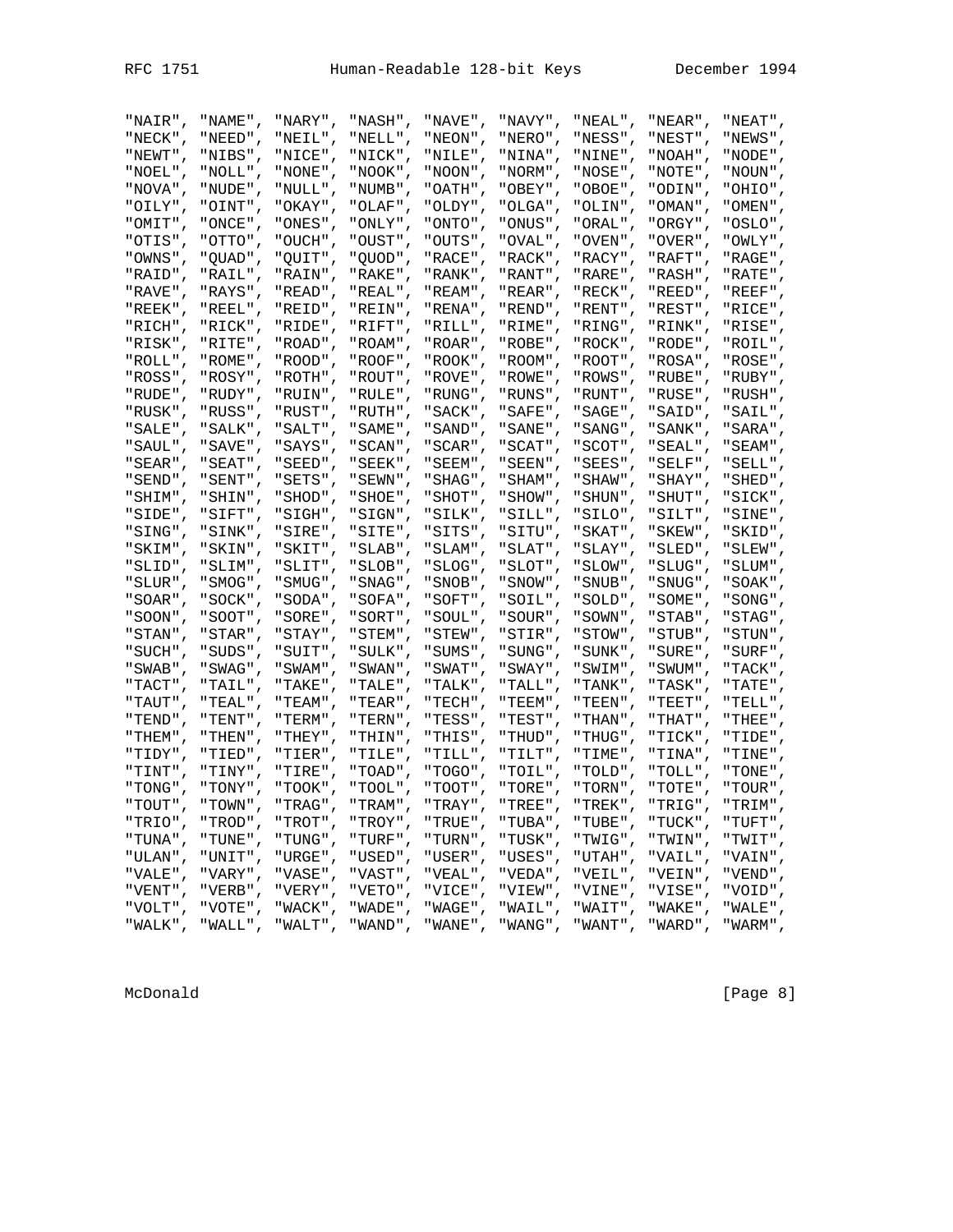```
"WARN", "WART", "WASH", "WAST", "WATS", "WATT", "WAVE", "WAVY", "WAYS",
"WEAK", "WEAL", "WEAN", "WEAR", "WEED", "WEEK", "WEIR", "WELD", "WELL",
"WELT", "WENT", "WERE", "WERT", "WEST", "WHAM", "WHAT", "WHEE", "WHEN",
"WHET", "WHOA", "WHOM", "WICK", "WIFE", "WILD", "WILL", "WIND", "WINE",
"WING", "WINK", "WINO", "WIRE", "WISE", "WISH", "WITH", "WOLF", "WONT",
"WOOD", "WOOL", "WORD", "WORE", "WORK", "WORM", "WORN", "WOVE", "WRIT",
"WYNN", "YALE", "YANG", "YANK", "YARD", "YARN", "YAWL", "YAWN", "YEAH",
"YEAR", "YELL", "YOGA", "YOKE"
};
/* Encode 8 bytes in 'c' as a string of English words.
 * Returns a pointer to a static buffer
 */
char *
btoe(engout,c)
char *c, *engout;
{
        char cp[9]; \prime add in room for the parity 2 bits*/
         int p,i ;
        engout[0] = \sqrt{0'i}memcpy(cp, c, 8);
         /* compute parity */
        for(p = 0,i = 0; i < 64;i \neq 2)
                p += extract(cp,i,2);
        cp[8] = (char)p \leq 6; strncat(engout,&Wp[extract(cp, 0,11)][0],4);
         strcat(engout," ");
         strncat(engout,&Wp[extract(cp,11,11)][0],4);
         strcat(engout," ");
         strncat(engout,&Wp[extract(cp,22,11)][0],4);
         strcat(engout," ");
         strncat(engout,&Wp[extract(cp,33,11)][0],4);
         strcat(engout," ");
         strncat(engout,&Wp[extract(cp,44,11)][0],4);
         strcat(engout," ");
         strncat(engout,&Wp[extract(cp,55,11)][0],4);
#ifdef notdef
        printf("engout is s\n\r", engout);
#endif
        return(engout);
}
/* convert English to binary
 * returns 1 OK - all good words and parity is OK
  * 0 word not in data base
          -1 badly formed in put ie > 4 char word
```

```
McDonald [Page 9]
```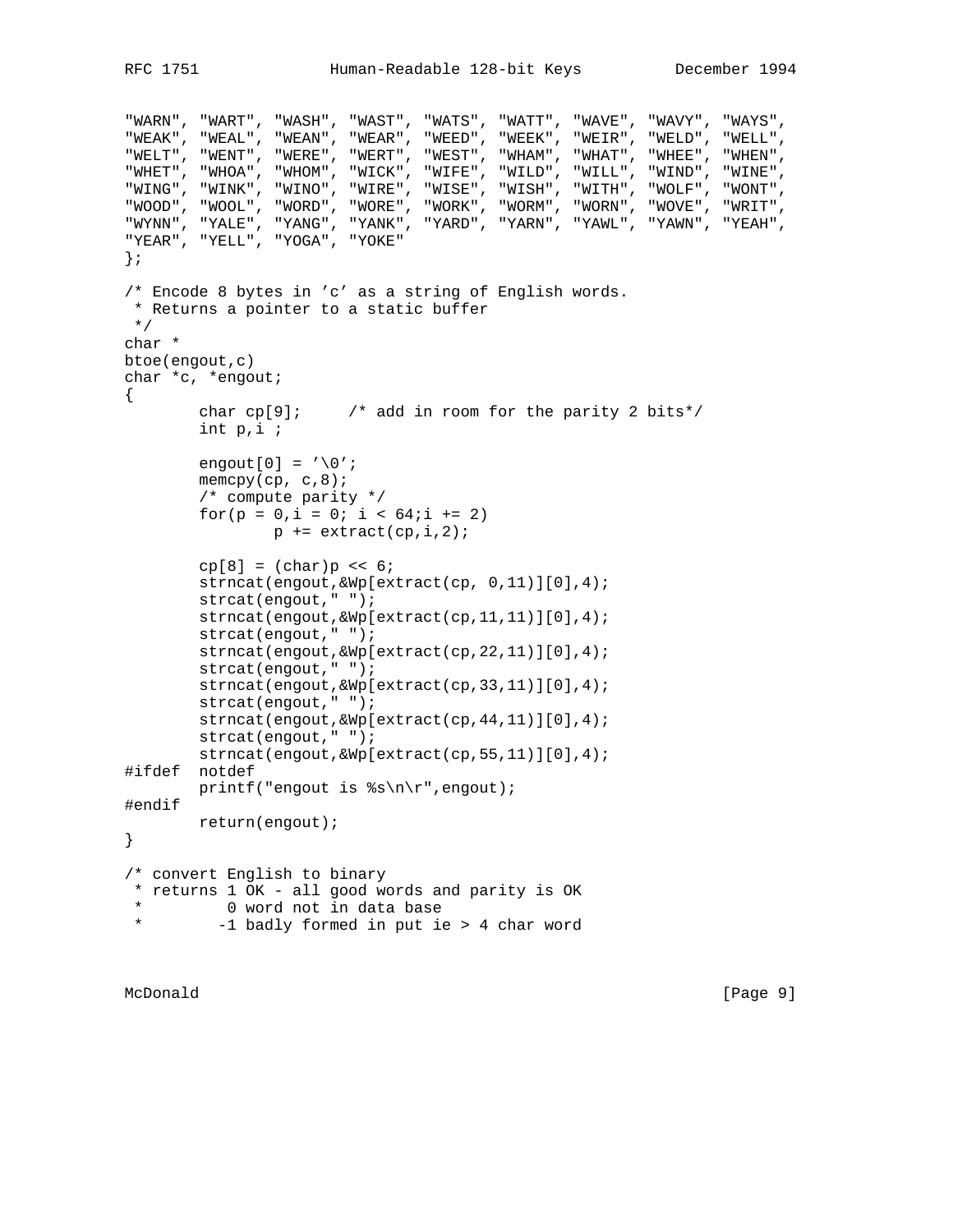```
 * -2 words OK but parity is wrong
 */
int
etob(out, e)
char *out;
char *e;
{
        char *word;
         int i, p, v,l, low,high;
         char b[9];
        char input[36];
        if(e == NULL) return -1;
        strncpy(input,e,sizeof(input));
        memset(b, 0, sizeof(b));
        memset(out, 0, 8);
       for(i=0,p=0;i<6;i++,p+=11){
                if((word = strtok(i == 0 ? input : NULL, "")) == NULL) return -1;
                l = strlen(word);if(1 > 4 | | 1 < 1){
                        return -1;
                } else if(1 < 4){
                        low = 0;high = 570;
                 } else {
                        low = 571;high = 2047;
 }
                 standard(word);
                if( (v = wsrch(word, low, high)) < 0 ) return 0;
                 insert(b,v,p,11);
         }
         /* now check the parity of what we got */
        for(p = 0, i = 0; i < 64; i +=2)
                p += extract(b, i, 2);
        if( (p \& 3) != extract(b, 64, 2) )
                return -2;
       memory(out, b, 8); return 1;
}
```
McDonald [Page 10]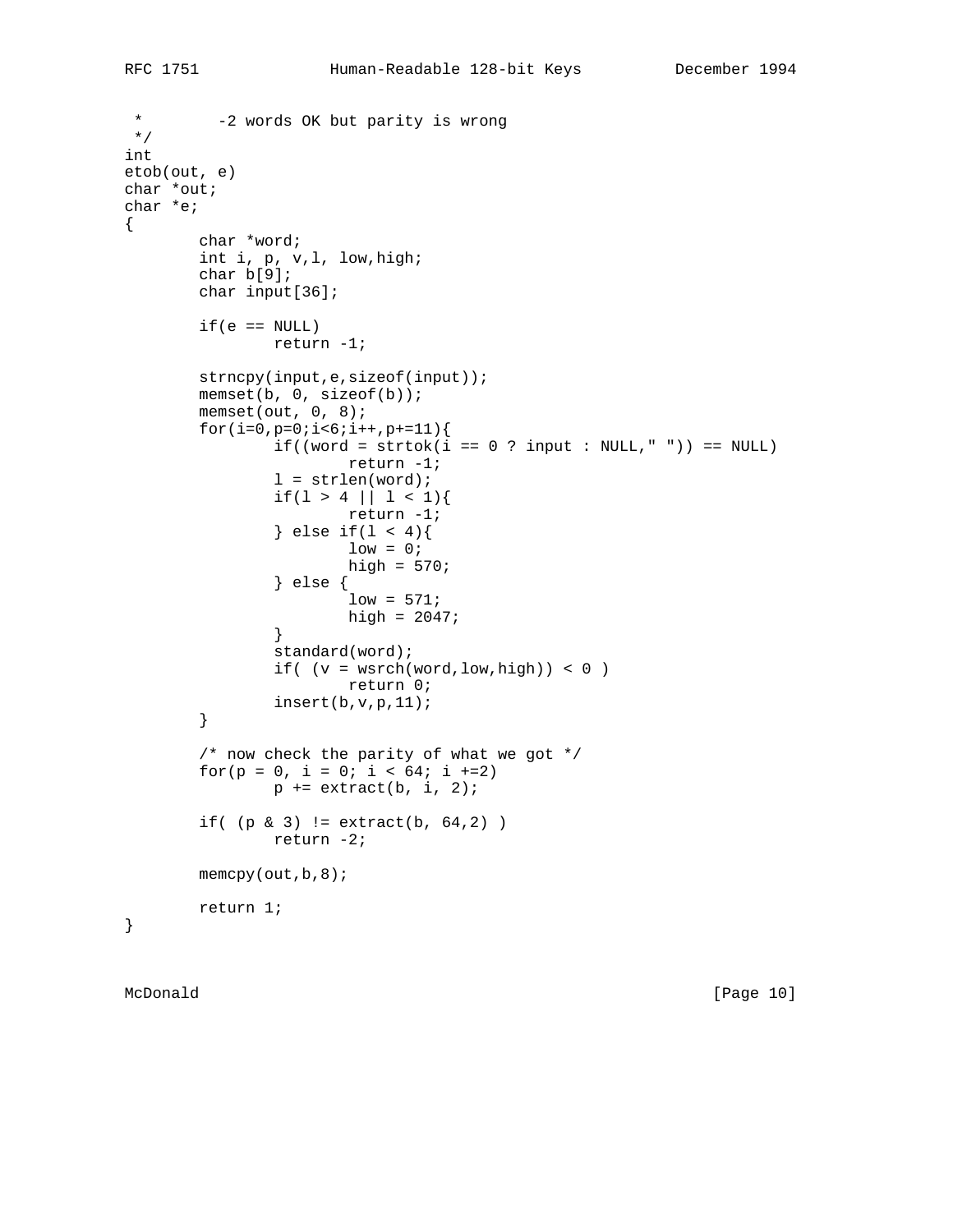```
/* Display 8 bytes as a series of 16-bit hex digits */
char *
put8(out,s)
char *out;
char *s;
{
         sprintf(out,"%02X%02X %02X%02X %02X%02X %02X%02X",
                 s[0] & 0xff,s[1] & 0xff,s[2] & 0xff,
                 s[3] & 0xff,s[4] & 0xff,s[5] & 0xff,
                 s[6] & 0xff,s[7] & 0xff);
         return out;
}
#ifdef notdef
/* Encode 8 bytes in 'cp' as stream of ascii letters.
 * Provided as a possible alternative to btoe()
 */
char *
btoc(cp)
char *cp;
{
         int i;
         static char out[31];
        /* code out put by characters 6 bits each added to 0x21 (!)*/
        for(i=0;i <= 10;i++){
                 /* last one is only 4 bits not 6*/
                out[i] = '!'+ extract(cp, 6*i, i >= 10 ? 4:6);
         }
        out[i] = '\\0'i return(out);
}
#endif
/* Internal subroutines for word encoding/decoding */
/* Dictionary binary search */
static int
wsrch(w,low,high)
char *w;
int low, high;
{
         int i,j;
        for(;;)\{i = (\text{low} + \text{high})/2;if((j = strncmp(w, Wp[i], 4)) == 0) return i; /* Found it */
                if(high == low+1)
```
McDonald [Page 11]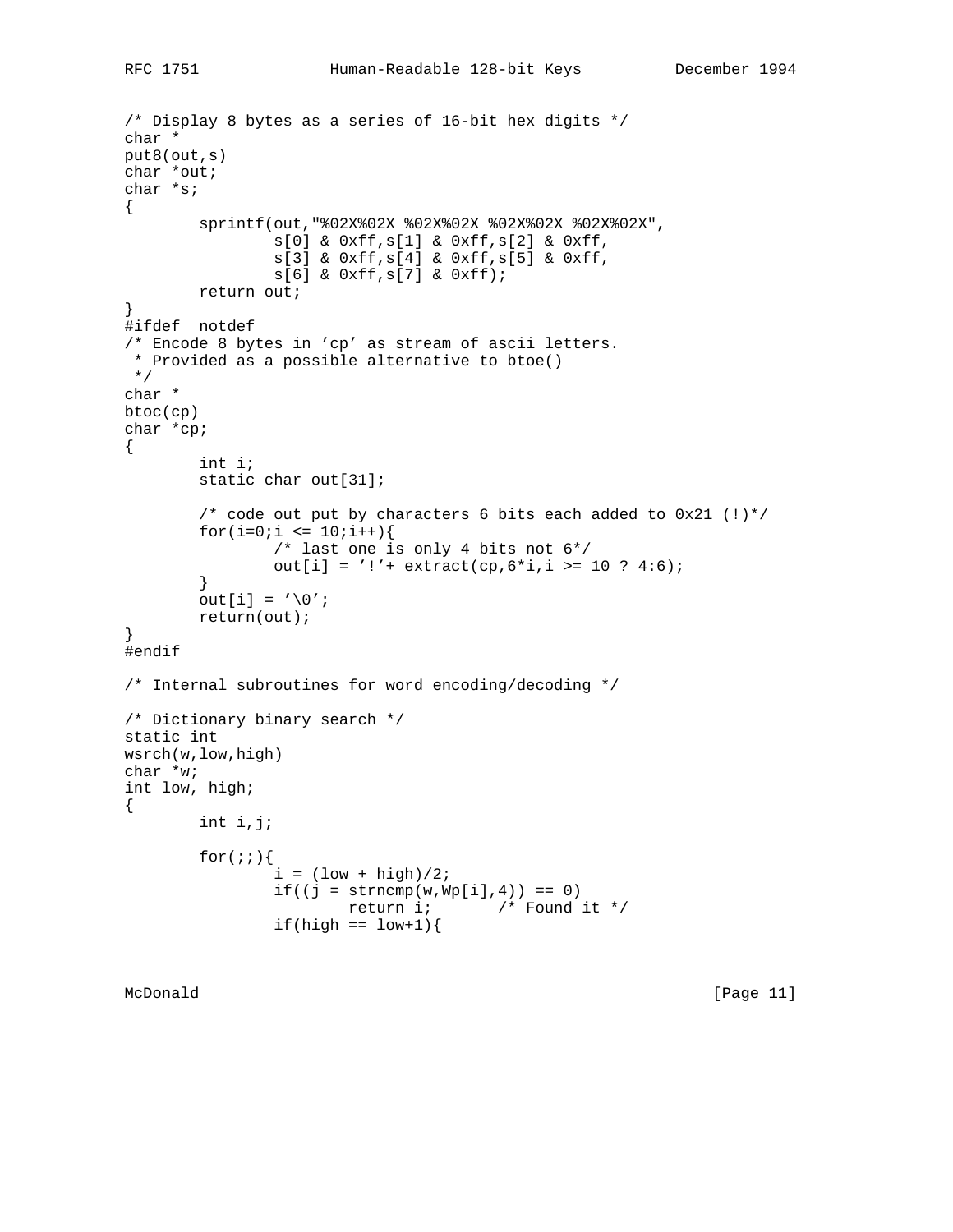```
 /* Avoid effects of integer truncation in /2 */
                        if(\text{stromp}(w, Wp[high], 4) == 0) return high;
                         else
                                 return -1;
 }
                if(low >= high) return -1;
                    /* I don't *think* this can happen...*/
                if(j < 0) high = i; /* Search lower half */
                 else
                        low = i; /* Search upper half */ }
}
static void
insert(s, x, start, length)
char *s;
int x;
int start, length;
{
         unsigned char cl;
         unsigned char cc;
         unsigned char cr;
         unsigned long y;
         int shift;
         assert(length <= 11);
        assert(start >= 0);
        assert(length >= 0); assert(start +length <= 66);
        shift = ((8 - ((start + length) % 8))%y = (long) x \iff shift;
        cl = (y \gg 16) & 0xff;cc = (y \gg 8) & 0xff;cr = y & 0xff;if(shift + length > 16){
                s[start / 8] |= cl;
                s[start/8 +1] = cc;
                s[start/8 + 2] = cr;
         } else if(shift +length > 8){
                s[start/8] |= cc;
                s[start/8 + 1] = cr;
         } else {
                s[start/8] |= cr;
         }
}
```
McDonald [Page 12]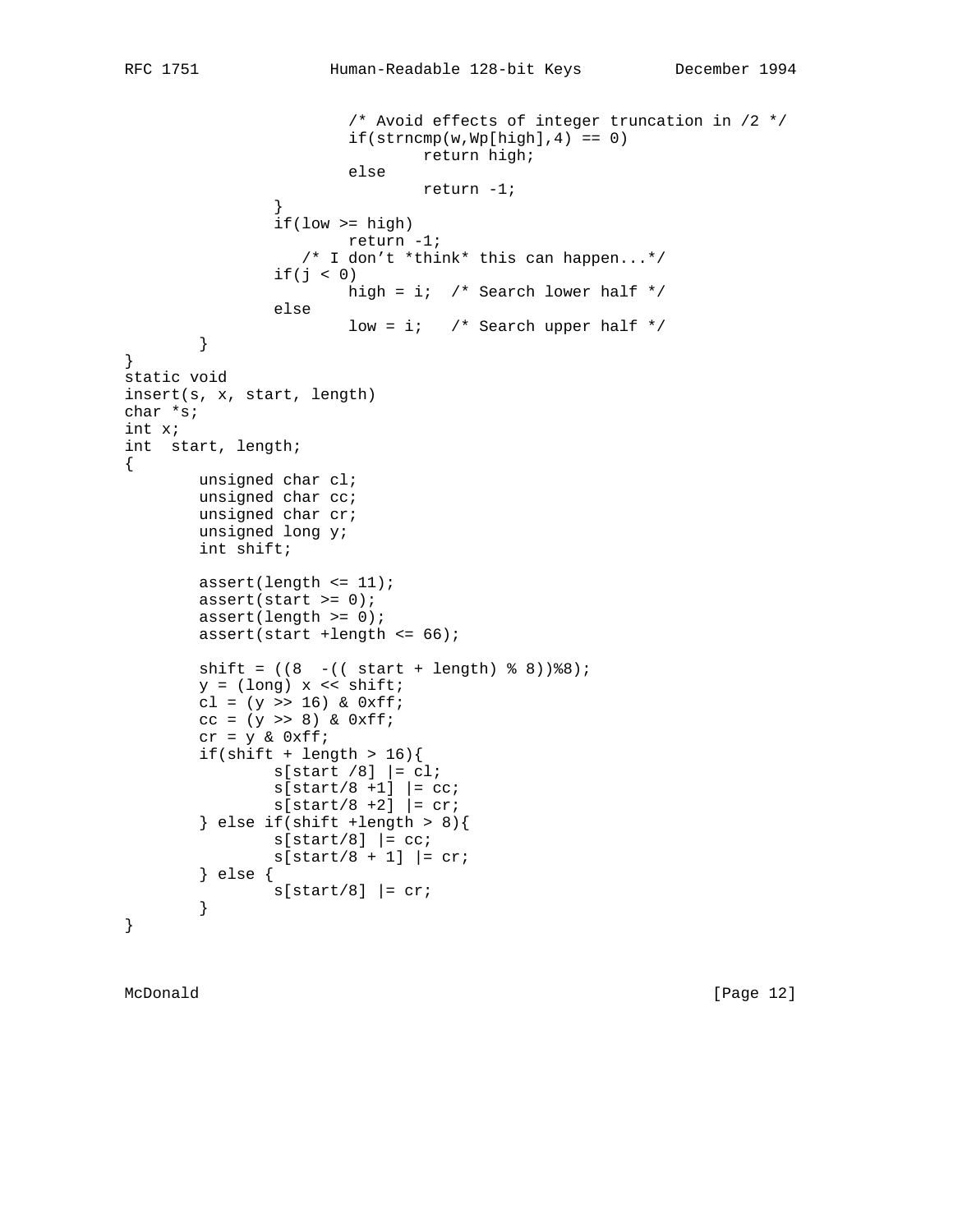```
static void
standard(word)
register char *word;
{
         while(*word){
                  if(!isascii(*word))
                          break;
                  if(islower(*word))
                          *word = toupper(*word);
                 if('word == '1')*word = 'L';
                 if(*word == '0')
                        *word = '0';
                 if('word == '5')*word = 'S';
                  word++;
         }
}
/* Extract 'length' bits from the char array 's'
   starting with bit 'start' */
static unsigned long
extract(s, start, length)
char *s;
int start, length;
{
         unsigned char cl;
         unsigned char cc;
         unsigned char cr;
         unsigned long x;
        assert(length \leq 11);
        assert(start >= 0);
        assert(length >= 0);
         assert(start +length <= 66);
        cl = s[start/8];
        cc = s[start/8 +1];cr = s[start/8 +2];x = ((\text{long})(\text{cl}<<8 | \text{cc}) <<8 | \text{cr}) ;x = x \gg (24 - (length + (start \, \$8))))x = ( x \& (0xfftf) > (16-length) ) return(x);
}
```
McDonald [Page 13]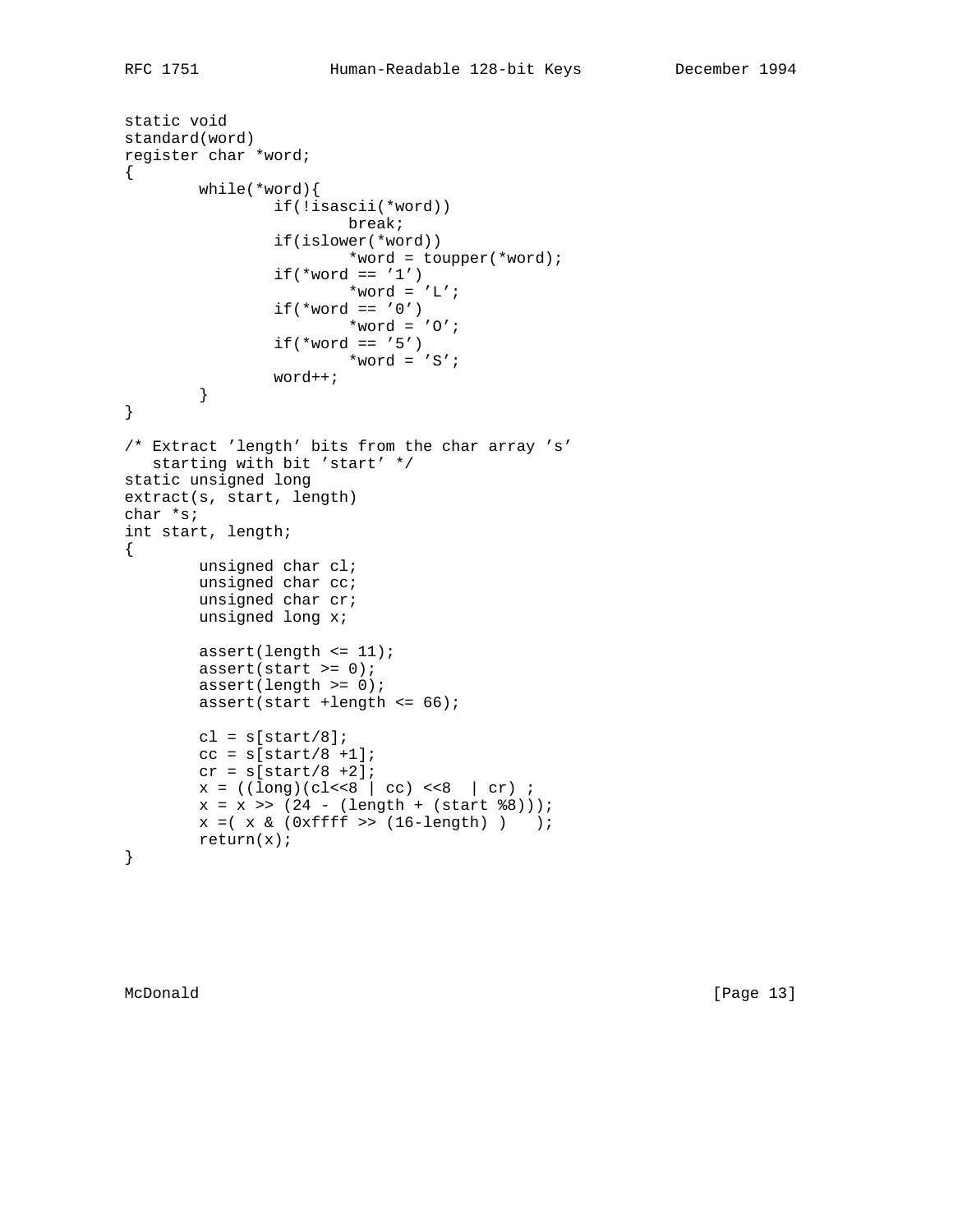```
Appendix B - Source for 128-bit key to/from English words (convert.c)
/* convert.c -- Wrapper to S/Key binary-to-English routines.
       Daniel L. McDonald -- U. S. Naval Research Laboratory. */
#include <string.h>
/* eng2key() assumes words must be separated by spaces only.
    eng2key() returns
    1 if succeeded
    0 if word not in dictionary
    -1 if badly formed string
    -2 if words are okay but parity is wrong.
    (see etob() in S/Key)
*/
int eng2key(keyout,eng)
char *keyout,*eng;
{
  int rc=0,state=1;
  char *eng2;
   /* Find pointer to word 7. */
  for (eng2 = eng; rc < 7 & (*(++eng2) != '\0'); )
    if (*eng2 != ' '')\left\{ \right. rc += state;
        state = 0;
       }
     else state=1;
  if ( (rc = etob(keyout,eng) ) != 1) return rc;
 rc = etob(keyout+8, eng2); return rc;
}
/* key2eng() assumes string referenced by
    engout has at least 60 characters
   (4*12 + 11 spaces + '\0') of space.
    key2eng() returns pointer to engout.
```